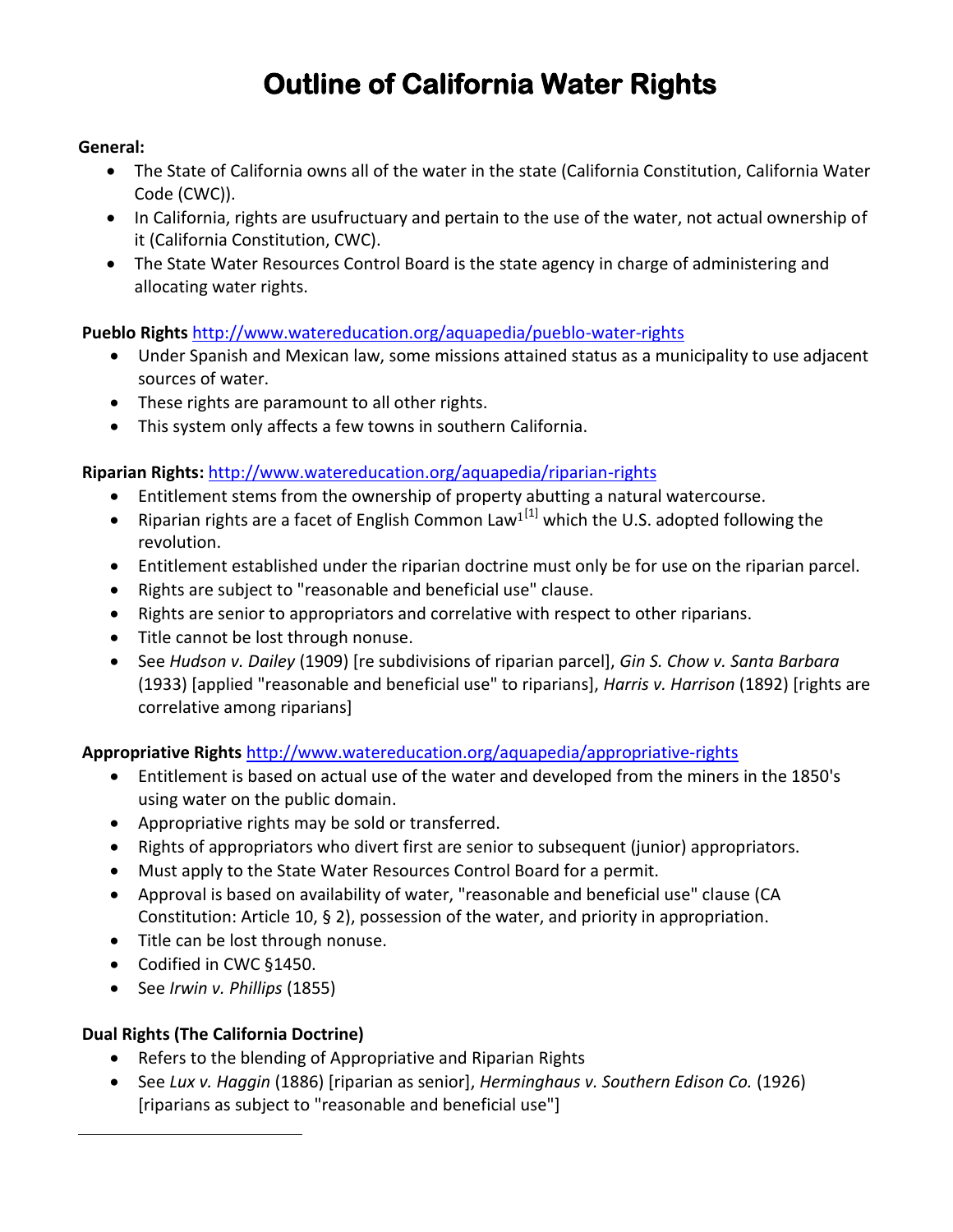## **Federal Reserved Rights** <http://www.watereducation.org/aquapedia/federal-reserved-rights>

- When the United States reserved public domain land for national parks and forests, it implicitly reserved water to support these areas.
- These rights are senior to all state claims
- See *Winters v. United States* (1908), *Arizona v. California* (1963), *United States v. New Mexico* (1978)

## **Public Trust Doctrine (PTD)** <http://www.watereducation.org/aquapedia/public-trust-doctrine>

- The PTD holds that certain resources are above private ownership and reside in the Trust of government for the benefit of the People. It is the duty of government to administer these resources to the highest public interest.
- Originally, the PTD only applied to the protection of fishing, navigation, and commerce on waterways.
- Oldest "environmental" law with roots in the Institutes of Justinian Book 2, Div. 1 (535 A.D.)
	- *1. By the law of nature these things are common to mankind---the air, running water, the sea, and consequently the shores of the sea. No one, therefore, is forbidden to approach the seashore, provided that he respects habitationes, monuments, and buildings which are not, like the sea, subject only to the law of nations.*
	- *2. All rivers and ports are public; hence the right of fishing in a port, or in rivers, is common to all men.*
- Adopted by English Common Law
- Upon Signing Declaration of Independence the U.S. adopted English Common Law where consistent with the Constitution of the U.S.
- Found generally in the "Commerce Clause" of the U.S. Constitution Article 1, Sect. 8; and Title 33 US Code
- Interpreted in Supreme Court Decision Illinois Central Railroad v. State of Illinois of 1886 (146 U.S. 387)
- Quoted in the case is Chief Justice Taney from *Martin v. Waddell, "When the Revolution took place the people of each state became themselves sovereign, and in that character hold the absolute right to all their navigable waters, and the soils under them, for their own common use, subject only to the rights since surrendered by the constitution to the general government."*
- The PTD has since expanded in scope to include recreational and environmental benefits, in addition to commerce and fishing.
- The PTD has been expanded in applicability to not only navigable waters, but in some cases to all state-owned lands, fish, and wildlife.
- In California the PTD has taken various forms:
- California Constitution Article 10, § 2, *"reasonable and beneficial use"* and § 4 regarding navigation
- California Endangered Species Act, California Fish & Game Code, California Water Code
- The PTD also stands alone as a common law principle
- Seminal case was *National Audubon Society v. Superior Court Alpine County* (LA Department of Water and Power, SWRCB, real parties). Suit was brought to limit diversions of streams tributary to Mono Lake. Supreme Court overturned decision in favor of Audubon Society, forcing the SWRCB to amend water rights permits to LA Department of Water and Power. Other cases have cited the Fish & Game Code as grounds to increase flows in streams to protect fish and wildlife (Big Bear Lake and Putah Creek Cases, SWRCB decision WR 95-4).